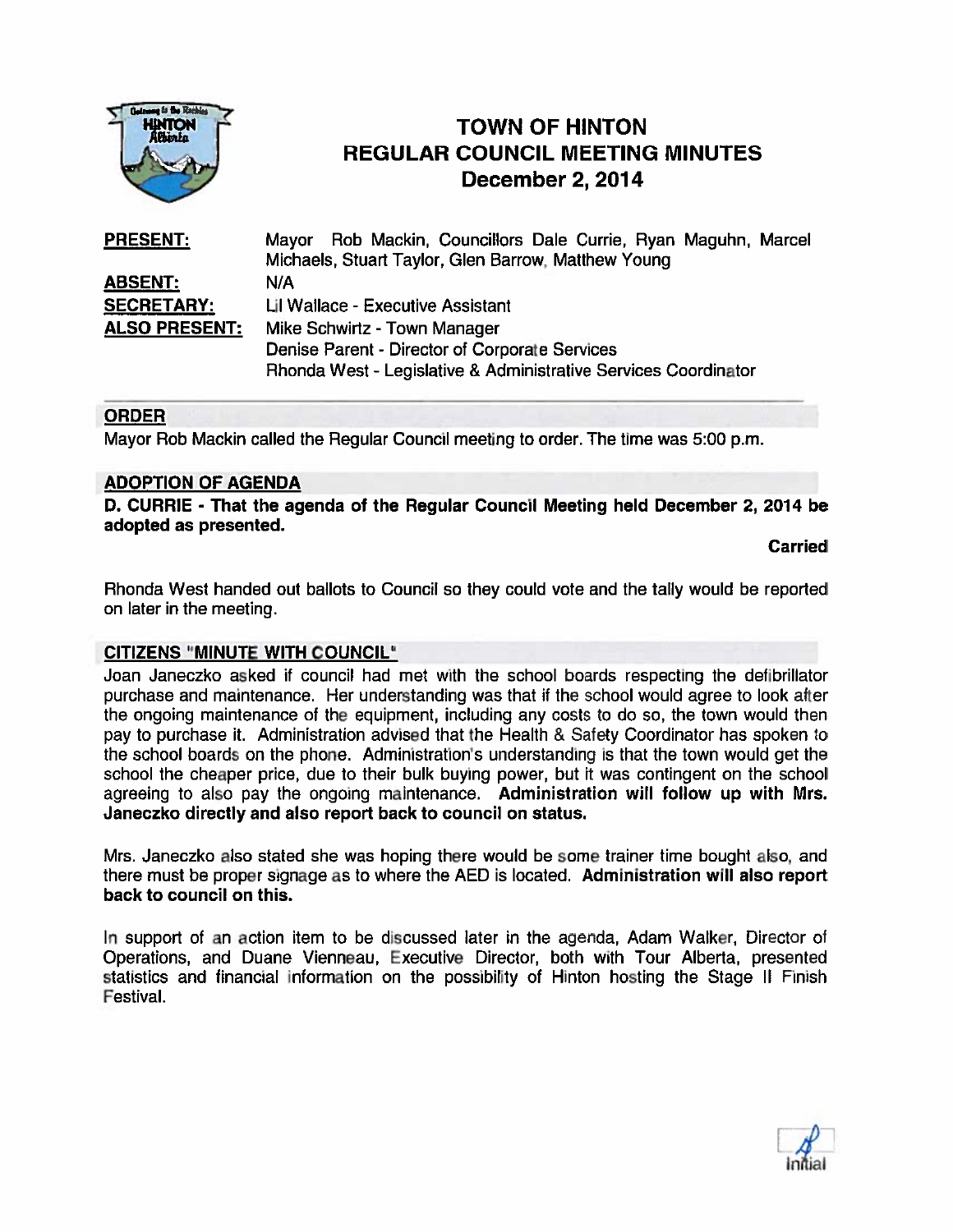## DELEGATIONS AND PRESENTATIONS

# 1. Appeal of Notice Under Bylaw 1009-1 - Presented by Dan and Charlotte Sedgwick

See Attachment #1 for Late Handout provided to Council by Dan and Charlotte Sedgwick.

Mike Jodoin appeared on behalf of Dan and Charlotte Sedgwick to appeal the infraction ticket they recently received under Nuisance Bylaw #1009-1. Mr. Jodoin advised the Sedgwick's had taken <sup>a</sup> number of steps to process the wood to burn better, including several tinancial expenditures, to improve their burning practices in order to appease their neighbors, Mr. and Mrs. Benson. The Bensons previously appeared before council on October 21, and November 4, 2014 lo complain about smoke from the Sedgwick's chimney filling their house.

Mr. Jodoin further advised that the nuisance bylaw had been created when he was <sup>a</sup> member of Town Council, and it had been created to deter people from burning wet fuel and/or garbage or other noxious substances in their stoves. He said it was not meant to stop people from heating their homes with proper wood fuel, and this is <sup>a</sup> community issue as it could affect all citizens with stoves and/or fireplaces.

Several presen<sup>t</sup> and pas<sup>t</sup> neighbors of the Sedgwicks and Bensons then provided their comments to council in suppor<sup>t</sup> of the Sedgwicks, indicating they had noticed an improvement in the burning, resulting in little or no smoke. Some concerns were expressed that they too burn wood and by levying the fine there is concern council could be heading towards banning wood stoves in the community.

# COUNCIL MINUTES FOR ADOPTION

1. Regular Meeting of Council Minutes - November 18, 2014

#### M. YOUNG - That the Minutes listed above be approved as presented.

Carried

#### ACTION ITEMS

Refer to the Regular Council Meeting Agenda package for December 2, 2014 for detailed background information on these decisions.

## 1. RFD for Appeal Ticket

R. MAGUHN - That Council suppor<sup>t</sup> the appeal of the charge and have the ticket issued to Daniel Sedgwick dated November 20, 2014 withdrawn.

Carried

P. MAGUHN — That Council refer the issue of nuisance smoke to <sup>a</sup> Standing Committee meeting, the date of which is to be determined by the mayor and administration; and that Council direct Administration to look at:

(1) practical health thresholds that we can measure; and

(2) how 4-5 surrounding communities have dealt with nuisance indoor and outdoor smoke.

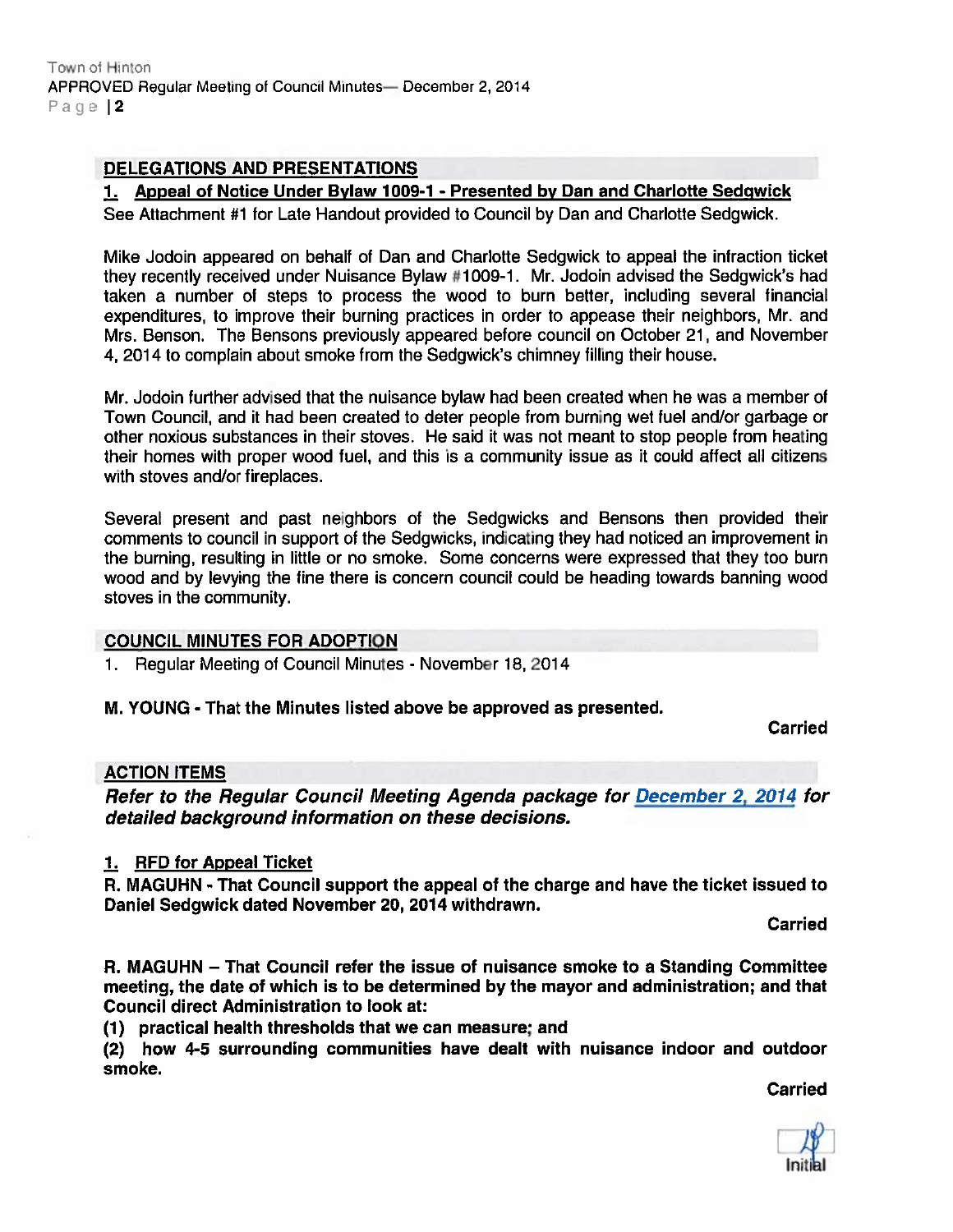Because the nuisance bylaw covers several different items (snow removal, parking, smoke, etc.), Administration asked for direction and clarification on enforcing the current nuisance bylaw until the bylaw is thoroughly reviewed and/or updated.

H. MACKIN - That Bylaw Services shall suspend effective immediately any further enforcement of complaints under Section 4.05 (h) of the Nuisance Bylaw until the matter comes before Regular Council for <sup>a</sup> decision.

#### Motion Defeated

After further discussion on how council would like to proceed, the Mayor called for <sup>a</sup> short recess at 6:49 p.m. to give Administration time to review the matter and provide <sup>a</sup> recommendation. The meeting reconvened at 6:59 p.m.

Administration recommended to continue with enforcement of infractions as set out in the current bylaw until the next Standing Committee meeting, when Administration will presen<sup>t</sup> <sup>a</sup> repor<sup>t</sup> with options.

## 2. Tour of Alberta

M. YOUNG - That the funding reques<sup>t</sup> of \$150,000 relating to the purchase of the rights for Hinton to host the Stage II finish festival of the 2015 Tour of Alberta be denied.

**Carried** 

3. Appointment to Yellowhead Regional Library Board and the Community Engagement & Accountability Committee (CEAC)

D. CURRIE - That HENDRIK SMIT be appointed to the Yellowhead Regional Library Board to the 2015 Organizational Meeting of Council.

Carried

Council appointed DOUG HEINE (based on ballot voting results) to the Community Engagement & Accountability Committee ("CEAC") to the 2016 Organizational Meeting of Council.

#### 4. Recreation Centre Stat Openings

D. CURRIE — That as an initial first task the future appointed Recreation Centre Advisory Committee review the opening/closing of the Dr. Duncan Murray Recreation Centre on all statutory holidays.

Motion Defeated

0. BARROW — That Council suppor<sup>t</sup> continuing the Dr. Duncan Murray Recreation Centre Statutory day openings trial (conducted in 2014) for <sup>a</sup> further two-year period.

Carried

## 5. Recommendation from Standing Committee Meeting

0. BARROW - That Council supports the concep<sup>t</sup> of <sup>a</sup> riverfront park.

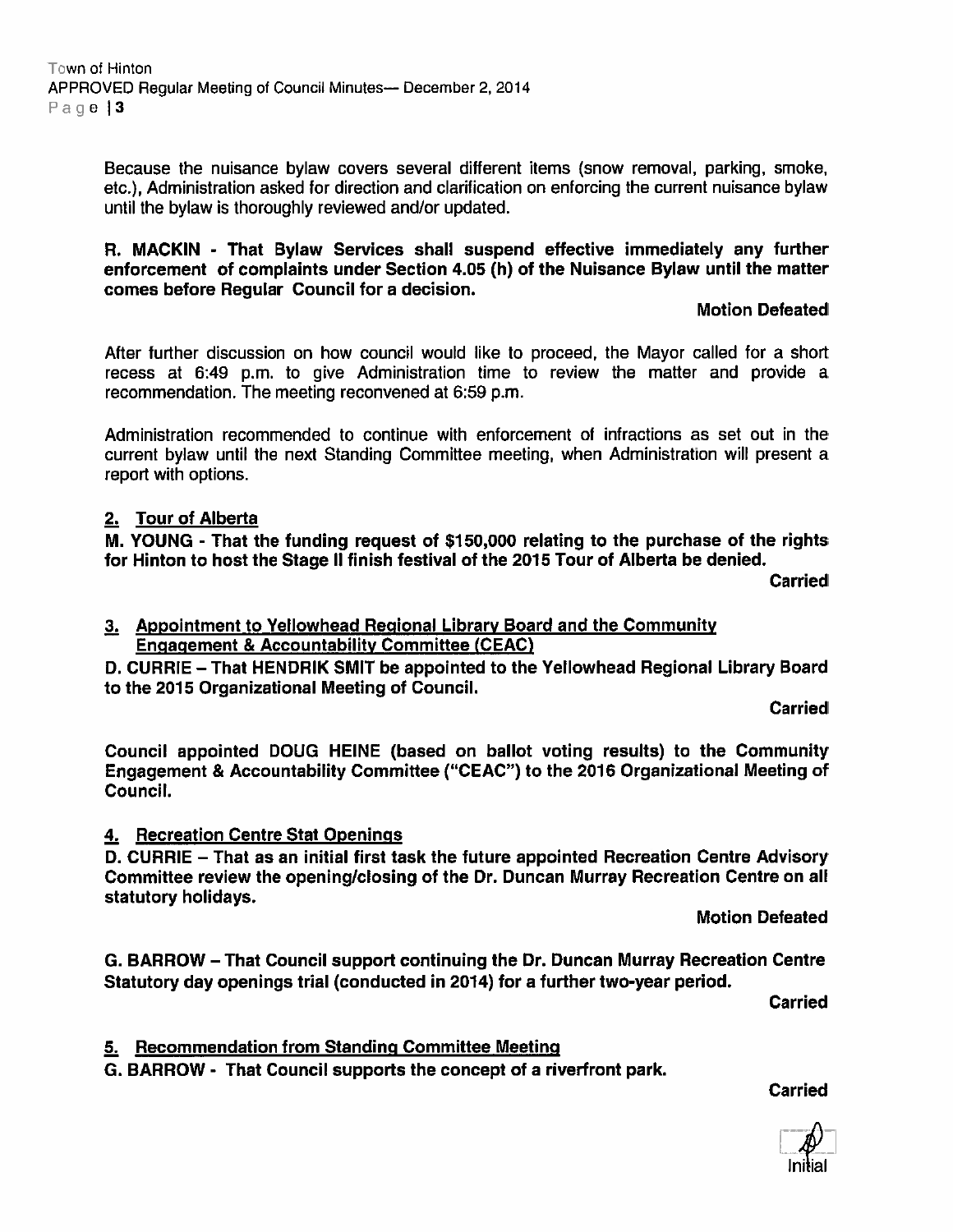# 6. Request for Property Tax Reimbursement

M. YOUNG - That the reques<sup>t</sup> of Ronald and Nina Schroder (to have their property taxes reimbursed during the time they were living in other accommodations due to <sup>a</sup> house fire) be denied.

Carried

**Carried** 

R. MAGUHN - That Council extend the time for the Regular Council Meeting beyond three hours.

The time was 8:29 p.m.

#### 7. Request to Cancel Property Tax Penalties

See Attachment #2 for Late Handout provided to Council by Field Law.

R. MAGUHN - That the reques<sup>t</sup> made by Field Law on behalf of their client (to cancel the property tax penalties in the amount of \$42,831.31 from 2007 to April 2013 for the property located on 350 Drinnan Way) be denied.

Carried

#### INFORMATION ITEMS

- 1. Council Information Package #1 previously circulated November 19, 2014
- 2. Council Information Package #2 previously circulated November 26, 2014

# S. TAYLOR - That Council Information Packages #1 and # 2 be accepted for information. Carried

## REPORTS FROM MAYOR, COUNCIL, TOWN MANAGER

# Council Reporting (Training/Conferences/CEAC, Listening Teams, All Other Committees)

Councillors reported on the various committees, meetings and activities they attended since the last Regular Council meeting and what they plan on attending in the coming weeks. The Mayor stated that due to holiday schedules, there may not be quorum for the December 23, 2014 Standing Committee meeting.

#### R. MACKIN - That the Standing Committee meeting scheduled for Tuesday, December 23, 2014 is cancelled.

Carried

## 2. Town Manager Report

Town Manager Mike Schwirtz provided an update on administrative matters.

#### MOVE IN CAMERA

M. MICHAELS - That the Regular Council meeting move in camera.

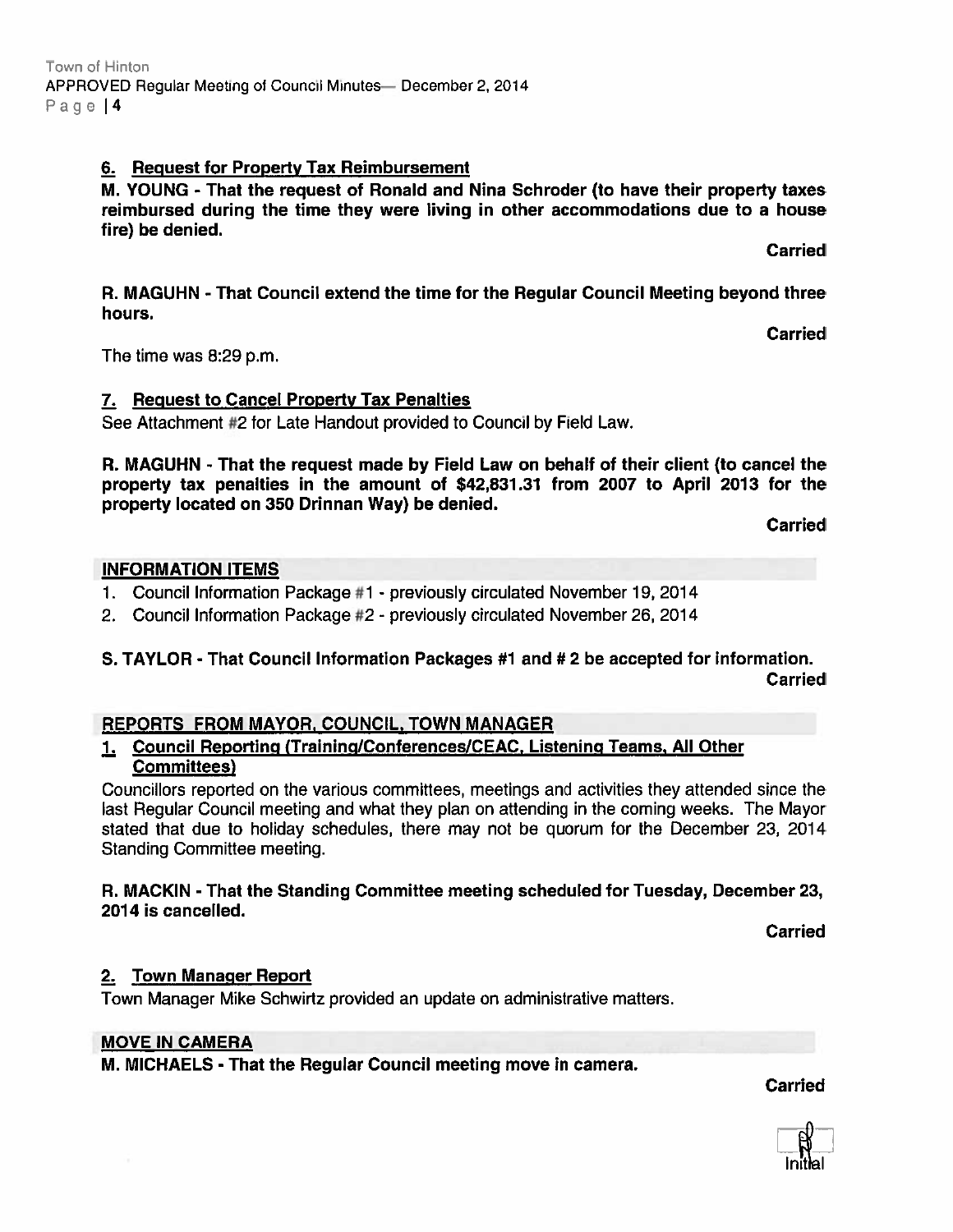The time was 8:46 p.m. The Mayor called for <sup>a</sup> short recess and the meeting reconvened at 8:50 p.m.

# M. MICHAELS - That Regular Council meeting revert to regular session.

The time was 9:04 p.m.

## **ADJOURNMENT**

G. BARROW - That the Regular Meeting of Council adjourn.

The time was 9:05 p.m.

Carried

Mayor

Dary

Diredor of Corporate Services